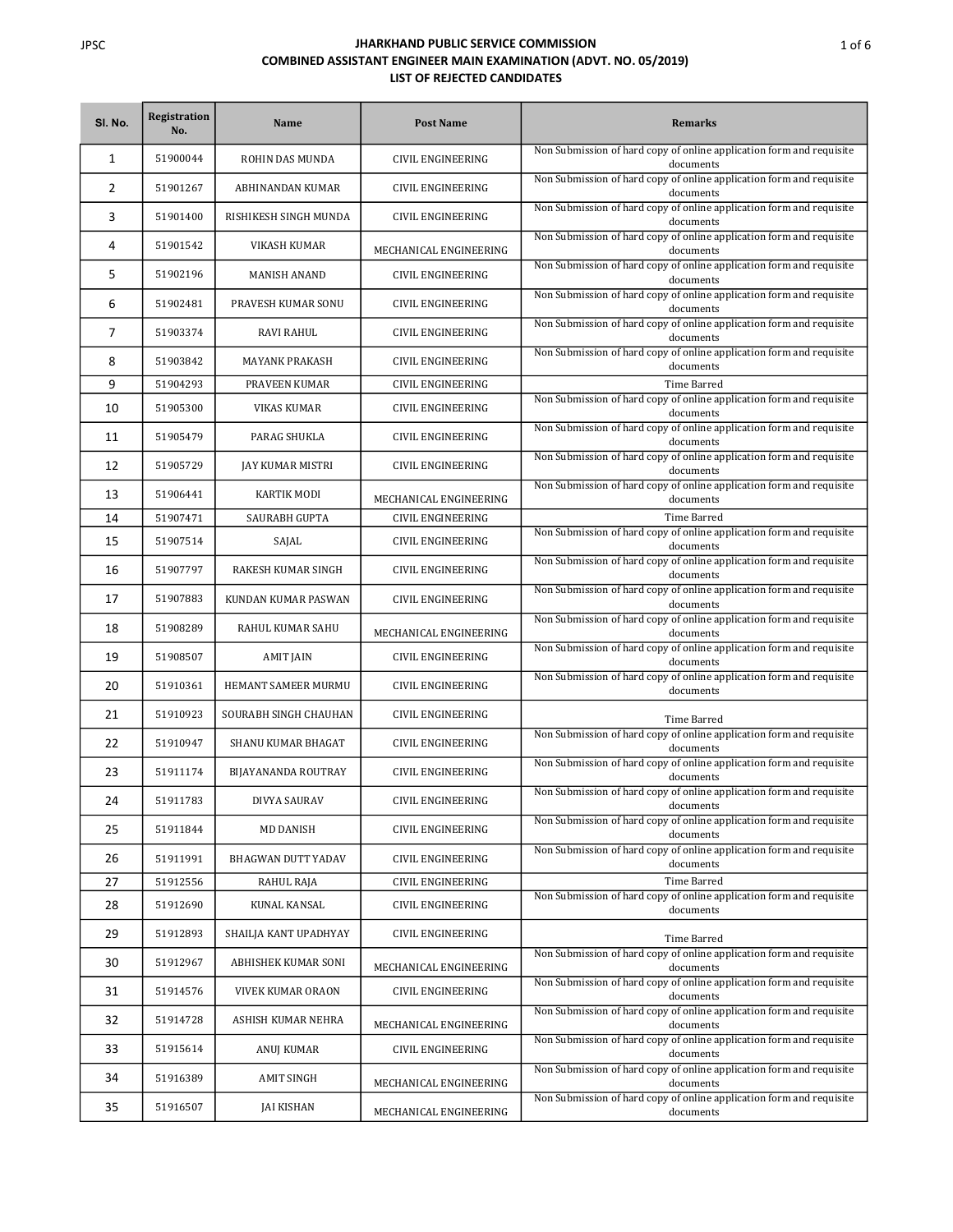| SI. No. | Registration<br>No. | Name                  | <b>Post Name</b>         | <b>Remarks</b>                                                                    |
|---------|---------------------|-----------------------|--------------------------|-----------------------------------------------------------------------------------|
| 36      | 51916513            | DEEPAK KUMAR          | <b>CIVIL ENGINEERING</b> | Non Submission of hard copy of online application form and requisite<br>documents |
| 37      | 51917562            | DEPTI TOPPO           | CIVIL ENGINEERING        | Non Submission of hard copy of online application form and requisite<br>documents |
| 38      | 51917766            | <b>ABHAS TRIPATHI</b> | CIVIL ENGINEERING        | Non Submission of hard copy of online application form and requisite<br>documents |
| 39      | 51918154            | PREETAM KUMAR VERMA   | MECHANICAL ENGINEERING   | Non Submission of hard copy of online application form and requisite<br>documents |
| 40      | 51918247            | ABHISHEK KUMAR        | MECHANICAL ENGINEERING   | Non Submission of hard copy of online application form and requisite<br>documents |
| 41      | 51918537            | AMIT KUMAR            | CIVIL ENGINEERING        | Non Submission of hard copy of online application form and requisite<br>documents |
| 42      | 51919198            | <b>ABHISHEK KUMAR</b> | CIVIL ENGINEERING        | Non Submission of hard copy of online application form and requisite<br>documents |
| 43      | 51919441            | SAURAV KUMAR          | MECHANICAL ENGINEERING   | Non Submission of hard copy of online application form and requisite<br>documents |
| 44      | 51919858            | ROHIT KUMAR SUMAN     | CIVIL ENGINEERING        | Non Submission of hard copy of online application form and requisite<br>documents |
| 45      | 51920062            | JITENDRA SINGH        | <b>CIVIL ENGINEERING</b> | Non Submission of hard copy of online application form and requisite<br>documents |
| 46      | 51920067            | MRITYUNJAY KUMAR      | CIVIL ENGINEERING        | Non Submission of hard copy of online application form and requisite<br>documents |
| 47      | 51920142            | AJAY KUMAR            | MECHANICAL ENGINEERING   | Non Submission of hard copy of online application form and requisite<br>documents |
| 48      | 51920964            | <b>BABULAL ORAON</b>  | CIVIL ENGINEERING        | Non Submission of hard copy of online application form and requisite<br>documents |
| 49      | 51921331            | ROHIT KUMAR           | MECHANICAL ENGINEERING   | Non Submission of hard copy of online application form and requisite<br>documents |
| 50      | 51921647            | BIKRAM KUMAR KAPRI    | CIVIL ENGINEERING        | Non Submission of hard copy of online application form and requisite<br>documents |
| 51      | 51921840            | ANNU SINHA            | CIVIL ENGINEERING        | Non Submission of hard copy of online application form and requisite<br>documents |
| 52      | 51922963            | KOMAL KACHHAP         | MECHANICAL ENGINEERING   | Non Submission of hard copy of online application form and requisite<br>documents |
| 53      | 51923404            | ALOK KUMAR            | CIVIL ENGINEERING        | Non Submission of hard copy of online application form and requisite<br>documents |
| 54      | 51923615            | NARESH KUMAR GUPTA    | CIVIL ENGINEERING        | Non Submission of hard copy of online application form and requisite<br>documents |
| 55      | 51923647            | RASHID EQUBAL         | MECHANICAL ENGINEERING   | Non Submission of hard copy of online application form and requisite<br>documents |
| 56      | 51924278            | <b>SONAL KUMAR</b>    | CIVIL ENGINEERING        | Non Submission of hard copy of online application form and requisite<br>documents |
| 57      | 51924923            | SIDDHANT RASTOGI      | CIVIL ENGINEERING        | Non Submission of hard copy of online application form and requisite<br>documents |
| 58      | 51925060            | SHIVAM SHREE          | <b>CIVIL ENGINEERING</b> | Non Submission of hard copy of online application form and requisite<br>documents |
| 59      | 51925075            | VIVEK KUMAR           | CIVIL ENGINEERING        | Non Submission of hard copy of online application form and requisite<br>documents |
| 60      | 51925200            | <b>NISHANT RAJ</b>    | MECHANICAL ENGINEERING   | Non Submission of hard copy of online application form and requisite<br>documents |
| 61      | 51925202            | AMAN SINGH            | MECHANICAL ENGINEERING   | Non Submission of hard copy of online application form and requisite<br>documents |
| 62      | 51925297            | <b>SUSHANT KUMAR</b>  | MECHANICAL ENGINEERING   | Non Submission of hard copy of online application form and requisite<br>documents |
| 63      | 51925463            | SHUBHAM KUMAR         | CIVIL ENGINEERING        | Non Submission of hard copy of online application form and requisite<br>documents |
| 64      | 51925571            | GOPAL KUMAR RAM       | CIVIL ENGINEERING        | Non Submission of hard copy of online application form and requisite<br>documents |
| 65      | 51925615            | DEEPALI BHAGAT        | CIVIL ENGINEERING        | Non Submission of hard copy of online application form and requisite<br>documents |
| 66      | 51925640            | TRIDIB PAL            | CIVIL ENGINEERING        | Non Submission of hard copy of online application form and requisite<br>documents |
| 67      | 51926272            | AMIR KUMAR RATH       | CIVIL ENGINEERING        | Non Submission of hard copy of online application form and requisite<br>documents |
| 68      | 51927218            | DEEPAK CHATURVEDI     | CIVIL ENGINEERING        | Non Submission of hard copy of online application form and requisite<br>documents |
| 69      | 51927366            | SHIVANAND KUMAR       | MECHANICAL ENGINEERING   | Non Submission of hard copy of online application form and requisite<br>documents |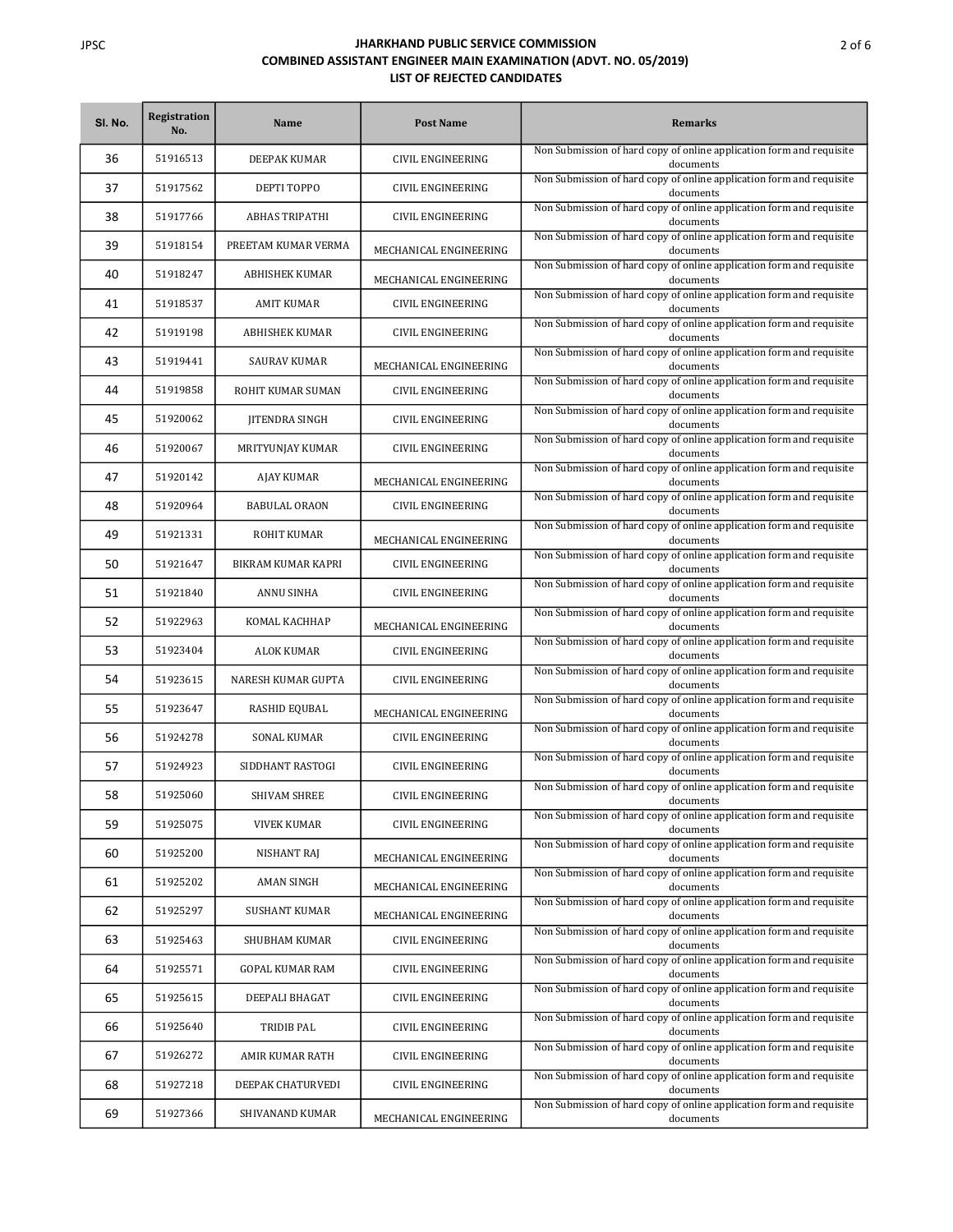| SI. No. | <b>Registration</b><br>No. | <b>Name</b>               | <b>Post Name</b>         | <b>Remarks</b>                                                                    |
|---------|----------------------------|---------------------------|--------------------------|-----------------------------------------------------------------------------------|
| 70      | 51927741                   | SHIKHAR KUMAR SINGH       | MECHANICAL ENGINEERING   | Non Submission of hard copy of online application form and requisite<br>documents |
| 71      | 51927995                   | RAHUL KUMAR SAHU          | <b>CIVIL ENGINEERING</b> | Non Submission of hard copy of online application form and requisite<br>documents |
| 72      | 51928617                   | SNEHASISH PANDA           | CIVIL ENGINEERING        | Non Submission of hard copy of online application form and requisite<br>documents |
| 73      | 51928972                   | PRINCE KUMAR SHUKLA       | MECHANICAL ENGINEERING   | Non Submission of hard copy of online application form and requisite<br>documents |
| 74      | 51929179                   | <b>VIVEK KUMAR</b>        | CIVIL ENGINEERING        | Non Submission of hard copy of online application form and requisite<br>documents |
| 75      | 51929295                   | <b>MD ZEESHAN AZAD</b>    | MECHANICAL ENGINEERING   | Non Submission of hard copy of online application form and requisite<br>documents |
| 76      | 51929375                   | SANTOSH KUMAR SOREN       | CIVIL ENGINEERING        | Non Submission of hard copy of online application form and requisite<br>documents |
| 77      | 51929403                   | KHIROD KUMAR NAYAK        | CIVIL ENGINEERING        | Time Barred                                                                       |
| 78      | 51929546                   | VIKASH KUMAR MURMU        | CIVIL ENGINEERING        | Non Submission of hard copy of online application form and requisite<br>documents |
| 79      | 51931075                   | OM PRAKASH YADAV          | CIVIL ENGINEERING        | Non Submission of hard copy of online application form and requisite<br>documents |
| 80      | 51931297                   | <b>SUNIT KUMAR BAKHLA</b> | CIVIL ENGINEERING        | Non Submission of hard copy of online application form and requisite<br>documents |
| 81      | 51931531                   | DIPAYAN MISRA             | CIVIL ENGINEERING        | Non Submission of hard copy of online application form and requisite<br>documents |
| 82      | 51931950                   | ALOK KUMAR                | MECHANICAL ENGINEERING   | Non Submission of hard copy of online application form and requisite<br>documents |
| 83      | 51931956                   | ROHIT KUMAR BHAGAT        | CIVIL ENGINEERING        | <b>Time Barred</b>                                                                |
| 84      | 51932296                   | NANDADULAL MISHRA         | MECHANICAL ENGINEERING   | Non Submission of hard copy of online application form and requisite<br>documents |
| 85      | 51932322                   | <b>GULSHAN MARLA</b>      | CIVIL ENGINEERING        | Non Submission of hard copy of online application form and requisite<br>documents |
| 86      | 51932510                   | LALESHWAR KUMAR MAHTO     | MECHANICAL ENGINEERING   | Non Submission of hard copy of online application form and requisite<br>documents |
| 87      | 51932688                   | RAHUL YADAV               | CIVIL ENGINEERING        | Non Submission of hard copy of online application form and requisite<br>documents |
| 88      | 51933170                   | MAYANK SINGH SENGAR       | CIVIL ENGINEERING        | Non Submission of hard copy of online application form and requisite<br>documents |
| 89      | 51933237                   | <b>ASHOK KUMAR</b>        | MECHANICAL ENGINEERING   | Non Submission of hard copy of online application form and requisite<br>documents |
| 90      | 51933279                   | SUNIL GAWASKAR            | MECHANICAL ENGINEERING   | Non Submission of hard copy of online application form and requisite<br>documents |
| 91      | 51933331                   | KUMAR PRADYOT SISODIYA    | CIVIL ENGINEERING        | Time Barred                                                                       |
| 92      | 51933778                   | DEBASHIS MANNA            | <b>CIVIL ENGINEERING</b> | Non Submission of hard copy of online application form and requisite<br>documents |
| 93      | 51934033                   | MD HIDDAYTULLAH           | MECHANICAL ENGINEERING   | Non Submission of hard copy of online application form and requisite<br>documents |
| 94      | 51934416                   | AJEET SINGH YADAV         | CIVIL ENGINEERING        | Non Submission of hard copy of online application form and requisite<br>documents |
| 95      | 51934577                   | DIWAKAR DEEPAK            | CIVIL ENGINEERING        | Non Submission of hard copy of online application form and requisite<br>documents |
| 96      | 51935260                   | SHOBHIT VAIPEYEE          | CIVIL ENGINEERING        | Non Submission of hard copy of online application form and requisite<br>documents |
| 97      | 51935327                   | ALOK PRAKASH              | CIVIL ENGINEERING        | Non Submission of hard copy of online application form and requisite<br>documents |
| 98      | 51935453                   | SANJAY KUMAR              | CIVIL ENGINEERING        | Non Submission of hard copy of online application form and requisite<br>documents |
| 99      | 51935583                   | PRABHAKAR SINGH           | CIVIL ENGINEERING        | Non Submission of hard copy of online application form and requisite<br>documents |
| 100     | 51935625                   | ADARSH PANURIYA           | CIVIL ENGINEERING        | Non Submission of hard copy of online application form and requisite<br>documents |
| 101     | 51936929                   | <b>GANGADHAR PANDEY</b>   | MECHANICAL ENGINEERING   | Non Submission of hard copy of online application form and requisite<br>documents |
| 102     | 51937204                   | AYON SOM                  | CIVIL ENGINEERING        | Non Submission of hard copy of online application form and requisite<br>documents |
| 103     | 51937496                   | SHANU ORAON               | MECHANICAL ENGINEERING   | Non Submission of hard copy of online application form and requisite<br>documents |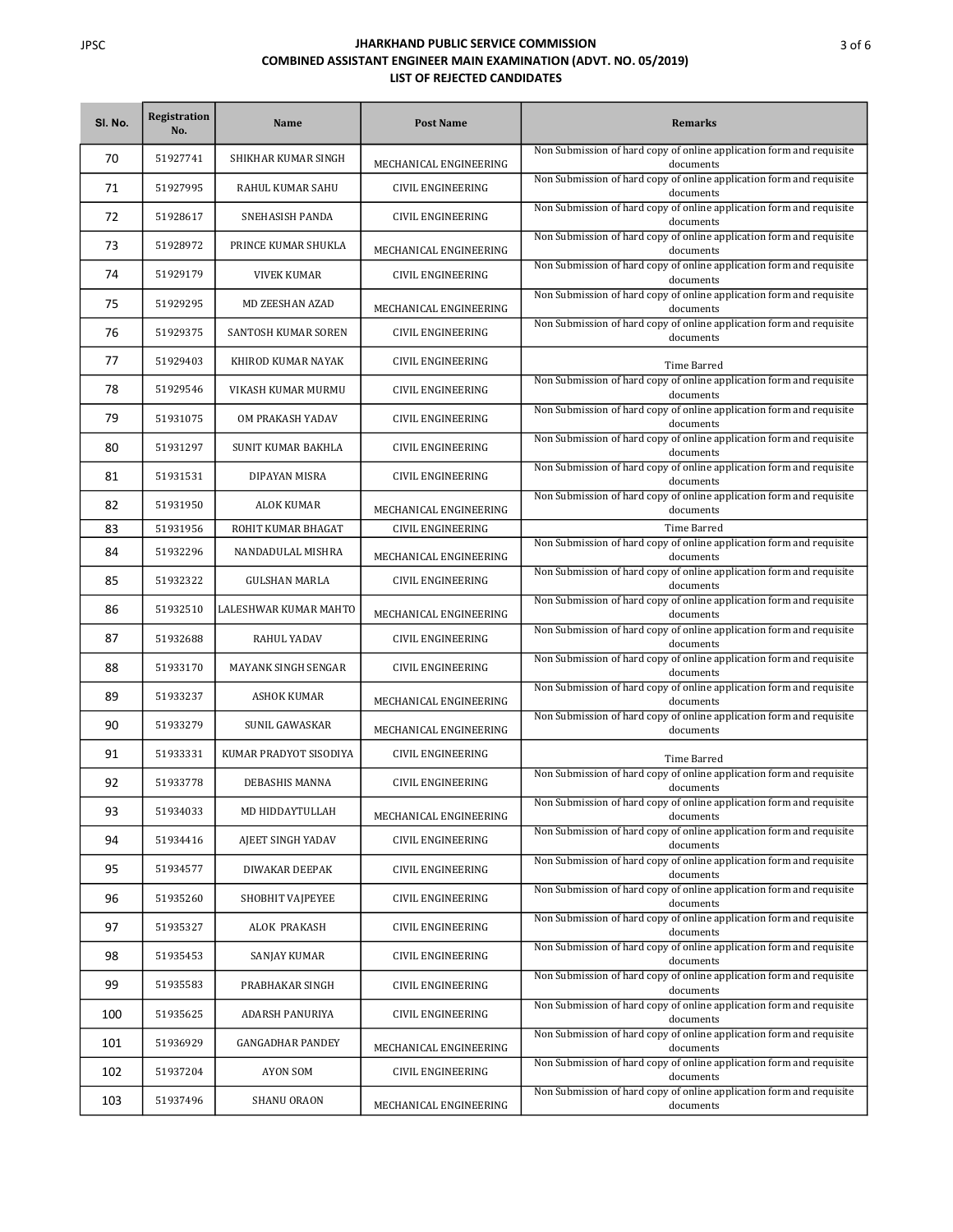| SI. No. | <b>Registration</b><br>No. | <b>Name</b>                       | <b>Post Name</b>         | <b>Remarks</b>                                                                    |
|---------|----------------------------|-----------------------------------|--------------------------|-----------------------------------------------------------------------------------|
| 104     | 51937540                   | SHAHBAZ ALAM                      | CIVIL ENGINEERING        | Non Submission of hard copy of online application form and requisite<br>documents |
| 105     | 51937651                   | SHUBHAM PRATAP SINGH              | CIVIL ENGINEERING        | Time Barred                                                                       |
| 106     | 51937745                   | <b>RISHI KUMAR</b>                | MECHANICAL ENGINEERING   | Non Submission of hard copy of online application form and requisite<br>documents |
| 107     | 51937767                   | DRISHTI                           | CIVIL ENGINEERING        | Non Submission of hard copy of online application form and requisite<br>documents |
| 108     | 51937820                   | <b>SANTAN RAM</b>                 | CIVIL ENGINEERING        | Non Submission of hard copy of online application form and requisite<br>documents |
| 109     | 51938238                   | SATYAJEET DASH                    | CIVIL ENGINEERING        | Non Submission of hard copy of online application form and requisite<br>documents |
| 110     | 51938341                   | RUDRA JYOTI NANDA                 | CIVIL ENGINEERING        | Non Submission of hard copy of online application form and requisite<br>documents |
| 111     | 51938362                   | MADHUSUDAN MAHATHA                | MECHANICAL ENGINEERING   | Non Submission of hard copy of online application form and requisite<br>documents |
| 112     | 51938531                   | <b>SHAILESH KUMAR</b>             | MECHANICAL ENGINEERING   | Non Submission of hard copy of online application form and requisite<br>documents |
| 113     | 51938532                   | VIVEK KUMAR SINGH                 | CIVIL ENGINEERING        | Non Submission of hard copy of online application form and requisite<br>documents |
| 114     | 51938551                   | <b>SUNIL HANSDA</b>               | <b>CIVIL ENGINEERING</b> | <b>Time Barred</b>                                                                |
| 115     | 51938892                   | ANIL KUMAR                        | CIVIL ENGINEERING        | Non Submission of hard copy of online application form and requisite<br>documents |
| 116     | 51938936                   | AWADHESH KUMAR PRASAD             | CIVIL ENGINEERING        | Time Barred                                                                       |
| 117     | 51939068                   | MANOJ KUMAR MAHTO                 | CIVIL ENGINEERING        | Non Submission of hard copy of online application form and requisite<br>documents |
| 118     | 51939299                   | JAGDEO ORAON                      | CIVIL ENGINEERING        | Non Submission of hard copy of online application form and requisite<br>documents |
| 119     | 51939592                   | <b>ADITYA SHEKHAR</b>             | CIVIL ENGINEERING        | Non Submission of hard copy of online application form and requisite<br>documents |
| 120     | 51939718                   | PRINCE KESHRI                     | CIVIL ENGINEERING        | Non Submission of hard copy of online application form and requisite<br>documents |
| 121     | 51940018                   | BISHAL MANDAL                     | CIVIL ENGINEERING        | Non Submission of hard copy of online application form and requisite<br>documents |
| 122     | 51940038                   | RISHAV ANAND PATHAK               | MECHANICAL ENGINEERING   | Non Submission of hard copy of online application form and requisite<br>documents |
| 123     | 51940042                   | SURAJ KUMAR TIWARI                | CIVIL ENGINEERING        | Non Submission of hard copy of online application form and requisite<br>documents |
| 124     | 51940370                   | <b>GOVIND KUMAR CHOUDHAEY</b>     | CIVIL ENGINEERING        | Non Submission of hard copy of online application form and requisite<br>documents |
| 125     | 51940392                   | PRATIK ANAND                      | CIVIL ENGINEERING        | Non Submission of hard copy of online application form and requisite<br>documents |
| 126     | 51940645                   | RAJ KUMAR HEMBRAM                 | CIVIL ENGINEERING        | Non Submission of hard copy of online application form and requisite<br>documents |
| 127     | 51940750                   | RITESH RANJAN                     | MECHANICAL ENGINEERING   | Non Submission of hard copy of online application form and requisite<br>documents |
| 128     | 51940776                   | NIRALA BASKEY                     | CIVIL ENGINEERING        | Non Submission of hard copy of online application form and requisite<br>documents |
| 129     | 51940912                   | PAWAN KUMAR GAUTAM                | CIVIL ENGINEERING        | Non Submission of hard copy of online application form and requisite<br>documents |
| 130     | 51941829                   | OM PRAKASH VERMA                  | MECHANICAL ENGINEERING   | Non Submission of hard copy of online application form and requisite<br>documents |
| 131     | 51942046                   | ANIT AMBED KERKETTA               | CIVIL ENGINEERING        | Non Submission of hard copy of online application form and requisite<br>documents |
| 132     | 51942430                   | <b>GOBIND TUDU</b>                | CIVIL ENGINEERING        | Non Submission of hard copy of online application form and requisite<br>documents |
| 133     | 51942679                   | SHAQUIB ALAM                      | CIVIL ENGINEERING        | Non Submission of hard copy of online application form and requisite<br>documents |
| 134     | 51942751                   | RITU KUMARI SAHU                  | MECHANICAL ENGINEERING   | Non Submission of hard copy of online application form and requisite<br>documents |
| 135     | 51942828                   | SHUBHAM SAURABH                   | CIVIL ENGINEERING        | Non Submission of hard copy of online application form and requisite<br>documents |
| 136     | 51943106                   | <b>CHANDAN KUMAR</b><br>CHAUDHARY | CIVIL ENGINEERING        | Non Submission of hard copy of online application form and requisite<br>documents |
| 137     | 51943541                   | RAVI KUMAR                        | CIVIL ENGINEERING        | Non Submission of hard copy of online application form and requisite<br>documents |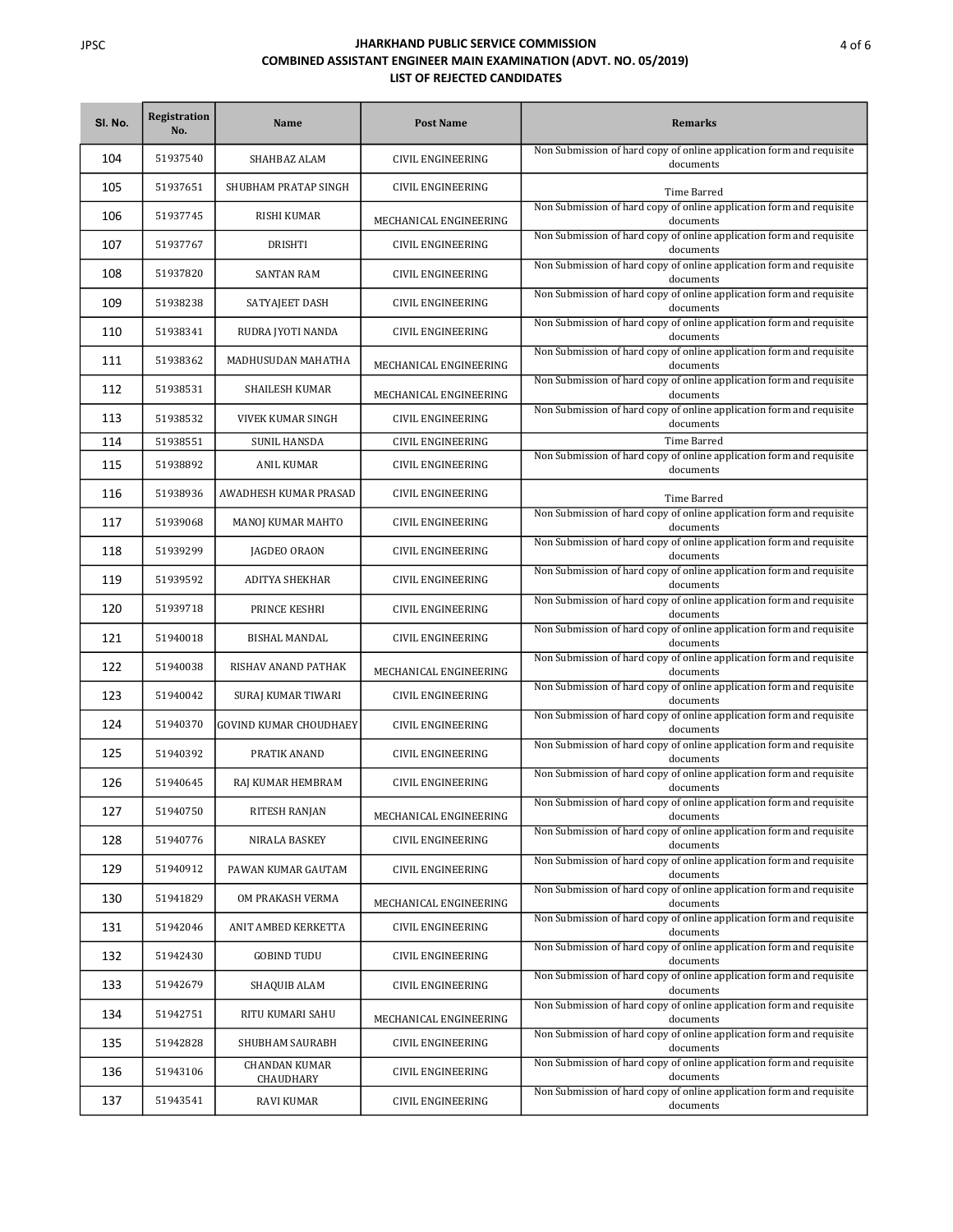| SI. No. | Registration<br>No. | Name                               | <b>Post Name</b>         | <b>Remarks</b>                                                                    |
|---------|---------------------|------------------------------------|--------------------------|-----------------------------------------------------------------------------------|
| 138     | 51943557            | <b>ANAND VIVEK</b>                 | MECHANICAL ENGINEERING   | Non Submission of hard copy of online application form and requisite<br>documents |
| 139     | 51943593            | RAHUL KUMAR NANDI                  | CIVIL ENGINEERING        | Non Submission of hard copy of online application form and requisite<br>documents |
| 140     | 51943788            | <b>JYOTI PRAKASH PANDA</b>         | CIVIL ENGINEERING        | Non Submission of hard copy of online application form and requisite<br>documents |
| 141     | 51944119            | SHYAMAL EMMANUEL<br>MURMU          | CIVIL ENGINEERING        | Non Submission of hard copy of online application form and requisite<br>documents |
| 142     | 51944463            | PANKAJ                             | CIVIL ENGINEERING        | Time Barred                                                                       |
| 143     | 51944472            | A SHIVA RAMAKRISHNA                | <b>CIVIL ENGINEERING</b> | Non Submission of hard copy of online application form and requisite<br>documents |
| 144     | 51944605            | <b>ABHISHEK BHARTI</b>             | CIVIL ENGINEERING        | Non Submission of hard copy of online application form and requisite<br>documents |
| 145     | 51944762            | ANUBHAV BHARDWAJ                   | CIVIL ENGINEERING        | Non Submission of hard copy of online application form and requisite<br>documents |
| 146     | 51945777            | RAHUL KUMAR                        | CIVIL ENGINEERING        | Non Submission of hard copy of online application form and requisite<br>documents |
| 147     | 51946070            | <b>SWAYAM PRAKASH</b>              | CIVIL ENGINEERING        | Non Submission of hard copy of online application form and requisite<br>documents |
| 148     | 51946086            | KAUSHAL KISHORE PANDEY             | <b>CIVIL ENGINEERING</b> | Non Submission of hard copy of online application form and requisite<br>documents |
| 149     | 51946710            | <b>ABHIJEET KUMAR</b><br>CHOUDHARY | <b>CIVIL ENGINEERING</b> | Non Submission of hard copy of online application form and requisite<br>documents |
| 150     | 51946811            | AKASH KUMAR SHUBH                  | MECHANICAL ENGINEERING   | Non Submission of hard copy of online application form and requisite<br>documents |
| 151     | 51946936            | <b>ABHISHEK KUMAR</b>              | CIVIL ENGINEERING        | Non Submission of hard copy of online application form and requisite<br>documents |
| 152     | 51947231            | NITESH KUMAR SINHA                 | CIVIL ENGINEERING        | Non Submission of hard copy of online application form and requisite<br>documents |
| 153     | 51947377            | RAHUL KUMAR VERMA                  | CIVIL ENGINEERING        | Non Submission of hard copy of online application form and requisite<br>documents |
| 154     | 51947722            | ADITYA KUMAR                       | MECHANICAL ENGINEERING   | Non Submission of hard copy of online application form and requisite<br>documents |
| 155     | 51948021            | AMAN DEEP GUPTA                    | CIVIL ENGINEERING        | Non Submission of hard copy of online application form and requisite<br>documents |
| 156     | 51948075            | <b>GAURAV ROY</b>                  | MECHANICAL ENGINEERING   | Non Submission of hard copy of online application form and requisite<br>documents |
| 157     | 51948778            | AMAN CHOUDHA                       | MECHANICAL ENGINEERING   | Non Submission of hard copy of online application form and requisite<br>documents |
| 158     | 51948783            | RAVI RANJAN KUMAR                  | MECHANICAL ENGINEERING   | Non Submission of hard copy of online application form and requisite<br>documents |
| 159     | 51948955            | AKASH KUMAR                        | MECHANICAL ENGINEERING   | Non Submission of hard copy of online application form and requisite<br>documents |
| 160     | 51949020            | MOHIT DAHIYA                       | CIVIL ENGINEERING        | Non Submission of hard copy of online application form and requisite<br>documents |
| 161     | 51949353            | <b>RAVI ORAON</b>                  | <b>CIVIL ENGINEERING</b> | Time Barred                                                                       |
| 162     | 51949404            | AKASH CHOUDHARY                    | CIVIL ENGINEERING        | Non Submission of hard copy of online application form and requisite<br>documents |
| 163     | 51949637            | SARTHAK CHAUDHARY                  | CIVIL ENGINEERING        | Non Submission of hard copy of online application form and requisite<br>documents |
| 164     | 51950238            | ASHUTOSH SARASWAT                  | MECHANICAL ENGINEERING   | Non Submission of hard copy of online application form and requisite<br>documents |
| 165     | 51951007            | MD DANISH                          | MECHANICAL ENGINEERING   | Non Submission of hard copy of online application form and requisite<br>documents |
| 166     | 51951392            | VIJAY KUMAR AMBEDKAR               | CIVIL ENGINEERING        | Non Submission of hard copy of online application form and requisite<br>documents |
| 167     | 51951621            | SRIRAM SINGH                       | MECHANICAL ENGINEERING   | Non Submission of hard copy of online application form and requisite<br>documents |
| 168     | 51951766            | TRILOKI PRASAD RAM                 | CIVIL ENGINEERING        | Non Submission of hard copy of online application form and requisite<br>documents |
| 169     | 51952255            | SWATI PRASAD                       | CIVIL ENGINEERING        | Non Submission of hard copy of online application form and requisite<br>documents |
| 170     | 51952300            | <b>ABHINAV DUBEY</b>               | MECHANICAL ENGINEERING   | Non Submission of hard copy of online application form and requisite<br>documents |
| 171     | 51952323            | VISHAL KUMAR                       | MECHANICAL ENGINEERING   | Non Submission of hard copy of online application form and requisite<br>documents |
| 172     | 51952539            | SURAJ RAI                          | CIVIL ENGINEERING        | Non Submission of hard copy of online application form and requisite<br>documents |